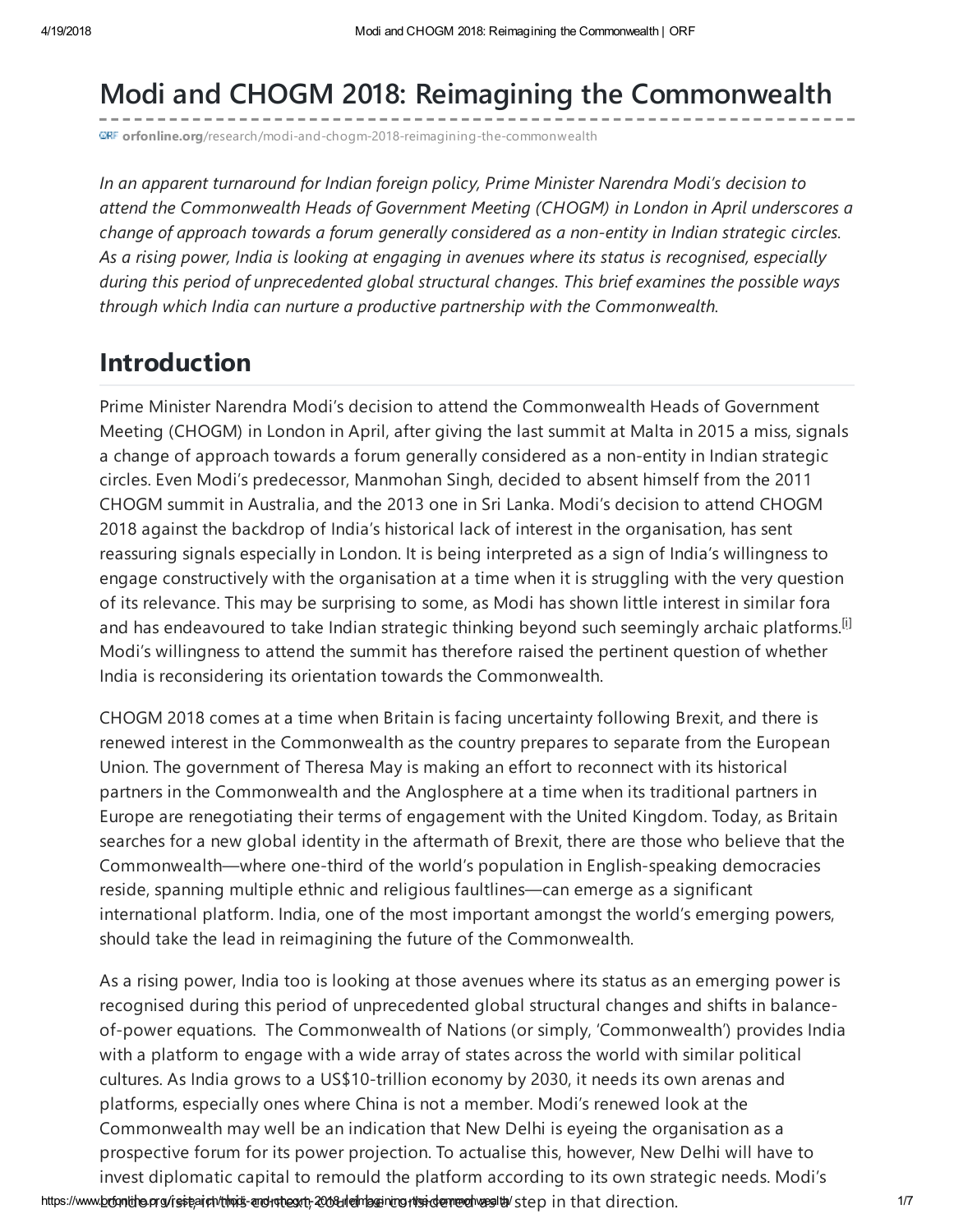This brief examines the possible ways through which India can engage with the Commonwealth to have a productive partnership. It first gives a historical overview of India's association with the Commonwealth, then proceeds to discuss the issues that will be key for India to reap substantial tangible outcomes as it reimagines the future of the Commonwealth and the country's engagement with it.

### Historical Overview

India is one of the founding members of the modern Commonwealth. This may be an irony, given the Commonwealth's colonial roots and independent India's firm anti-imperial convictions. Prominent Indian nationalist leaders, including Jawaharlal Nehru, firmly rejected any idea of India joining the British Commonwealth after independence. At the Lahore session of the Indian National Congress in 1940, Nehru said, "India could never be an equal member of the Commonwealth unless imperialism and all that it implies is discarded."<sup>[\[ii\]](#page-5-1)</sup> He said he did not "believe in reforming imperialism by entering into a partnership with (it)."[\[iii\]](#page-5-2) Yet, India decided to remain a part of the Commonwealth, and historians underline the role of Nehru as the prime factor in shaping India's decision to be associated with its modern avatar. <sup>[\[iv\]](#page-5-3)</sup> There are a few who consider Nehru's decision to join the Commonwealth as being driven by his own idealist and internationalist ideological inclinations; others believe that Nehru had more pragmatic political objectives. One of the prominent considerations in joining the Commonwealth was that it offered a platform where India could connect with other erstwhile colonies, allowing New Delhi to continue to raise its concerns regarding imperialism and racism. Nehru himself underscored this during the Constituent Assembly debates when he suggested that "we join the Commonwealth obviously because we think it is beneficial to us and to certain causes in the world that we wish to advance." $[<sup>M</sup>]$  Others have argued that continuing to be with the Commonwealth was a political strategy which New Delhi adopted to counter the Pakistani influence in the elite club. Muhammed Ali Jinnah, since Pakistan's nascent stage, had maintained that his country will be a part of the Commonwealth. India's refusal to be a part of it would have meant the likelihood of an "anti-India" Commonwealth that will continue to provide military assistance to Pakistan.<sup>[\[vi\]](#page-6-0)</sup> While the Indian rationale for joining the Commonwealth can be debated extensively, India was indeed able to influence the proceedings of the Commonwealth during its early years. Illustrative of this was the London Declaration of 1949 which in effect created the modern Commonwealth.

<span id="page-1-0"></span>The London Declaration incorporated Indian concerns which Nehru had advocated before India decided to be a part of the Commonwealth. Prominent among them was India's rejection of an idea of a two-tier membership and identifying the British monarch only as the symbol of the "free association of Commonwealth countries". Further, the name "British Commonwealth" was dropped and the group adopted "Commonwealth of Nations" as its new name. It emphasised the fact that the members of the Commonwealth remained "united" and that they were "free and equal" and "freely cooperating" in pursuit of their common objectives. Only after Indian sensitivities were taken into account did India become a member of the Commonwealth. The London Declaration was thus considered a diplomatic win for India as it set a precedent in terms of India being a Republic and yet continuing to be a member of the Commonwealth as a free and equal country. <sup>[\[vii\]](#page-6-1)</sup> India's interest in the Commonwealth was sustained throughout the Nehru years; the prime minister attended every single meeting of the grouping during his term. After Nehru,

https://www.orfonline.org/research/modi-and-chogm-2018-reimagining-the-commonwealth/<br>2/7 Attps://www.orfonline.org/research/modi-and-chogm-2018-reimagining-the-commonwealth/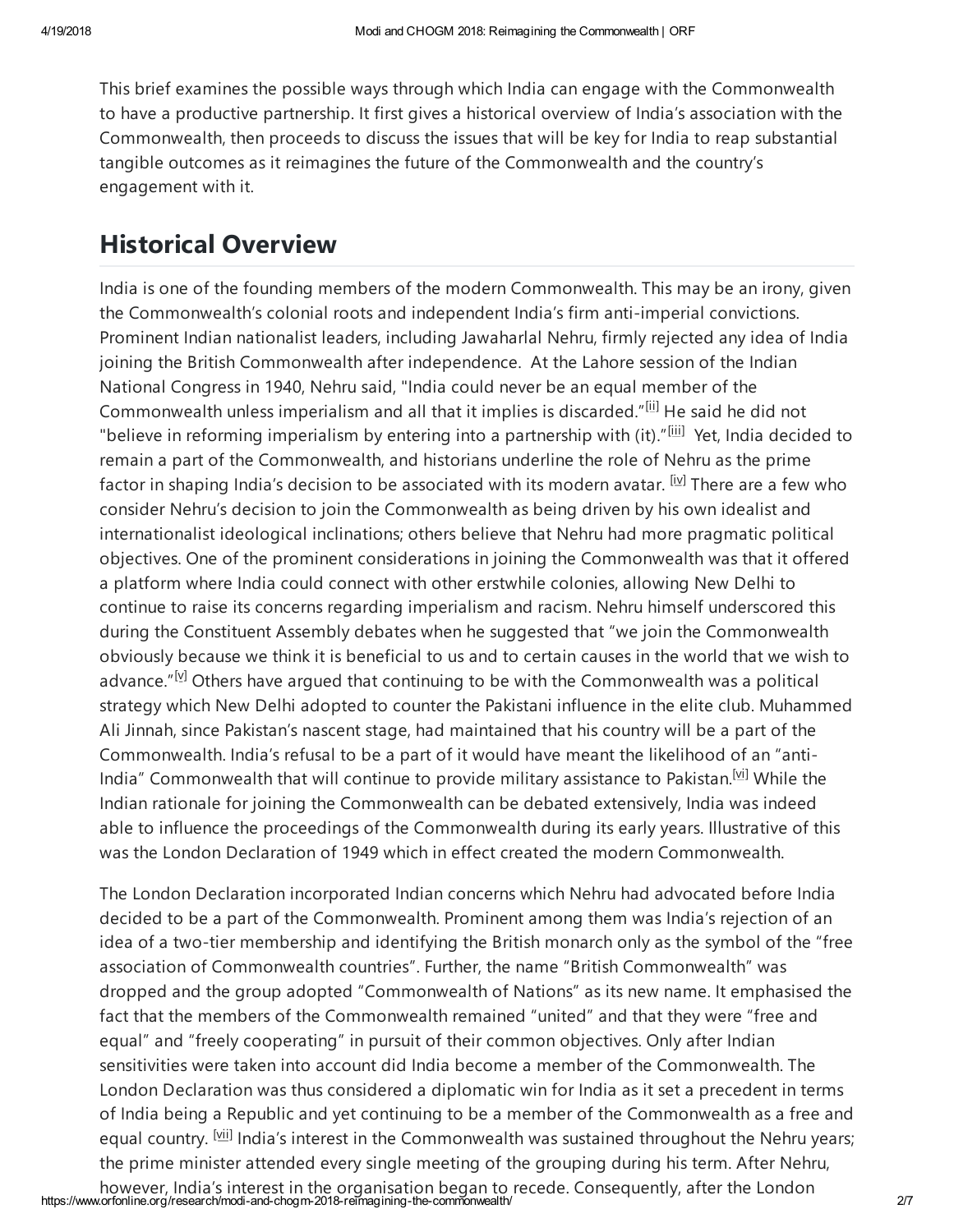<span id="page-2-0"></span>Declaration, India had little impact on other major Commonwealth milestones—such as the creation of the Secretariat in 1965, the Singapore Declaration of 1971, the Harare Declaration of 1991, and the setting up of the Ministerial Action Group in 1995. India hardly showed any interest in the group, underscored by the noticeable absence of its prime ministers in official meetings.<sup>[\[viii\]](#page-6-2)</sup>

Despite being a founding member of the organisation, it would take India almost six decades before taking the position of Secretary General in 2008. India hosted the Commonwealth Summit only once in 1983. India's presence in the organisation was thus only a little more than token. India had little operational visibility in the Commonwealth, except occasionally when it would use the forum to raise concerns regarding racism and human rights violations. Even Commonwealth as an organisation did not inspire the kind of attention it should have, mostly remaining a talk shop and only occasionally taking a firm position when a member state has manifestly failed in upholding the principles of Commonwealth.<sup>[\[ix\]](#page-6-3)</sup> Beyond that, the Commonwealth has largely remained of low priority in the economic and strategic considerations of not only India but most other members as well. Prime Minister Modi's decision to attend this year's summit is being dubbed as "historic" precisely as it represents a renewed Indian outlook towards the organisation. As Modi is set to increase the profile of the Commonwealth in India's strategic calculations, there are several reasons why this can be an important move.

# <span id="page-2-1"></span>Understanding India's Prospects

Prime Minister Modi will join heads of state from the remaining 52 member-countries of the Commonwealth in London and it is expected that India, along with the United Kingdom, will take a leading role in revamping the organisation that is grappling with questions about its relevance. India is home to 55 percent of the Commonwealth's 2.3 billion population and accounts for 26 percent of its internal trade. Therefore, its role will be crucial in revitalising the organisation. There has been a noticeable apathy in Indian outlook towards an organisation which many believe has been incapable of delivering the required results to inspire Indian interest. Modi's decision to attend the summit may well signal a change of Indian attitude towards a relatively large forum. With attempts being made at decentralising the Commonwealth structure by delegating the operational aspects of the organisation to different member states, there is scope for India to carve out a bigger role for itself and be a more influential player in the negotiations. Not surprisingly, New Delhi's new approach has generated optimism in London which is looking for post-Brexit economic and trade avenues.<sup>[\[x\]](#page-6-4)</sup> Britain itself is keen on India taking a leadership role in helping the organisation come out of its inertia.<sup>[\[xi\]](#page-6-5)</sup> There is also a possibility being pondered of a Commonwealth Secretariat being hosted in India in the future.<sup>[\[xii\]](#page-6-6)</sup> Considering Britain's prospective gains from a rejuvenated Commonwealth and its utility for India as a forum for its power projection, it is an opportune time for both nations to use the Commonwealth as an avenue to expand and strengthen cooperation.

#### <span id="page-2-4"></span><span id="page-2-3"></span><span id="page-2-2"></span>**Trade**

https://www.ppf@nlane.wordeneenel@norli-and-lt-hortoceneenedling-divecommodialty-commonlining-connect maller states and link them to allow the states and link them to allow One of the primary areas where India must focus on is in shaping the economic prospects of the forum; India is well aware, after all, that the Commonwealth's transcontinental membership will help India diversify its trade and economic engagements. As an economy driven by services, India can focus on trade facilitation in the sector, which will enable the swifter movement of skilled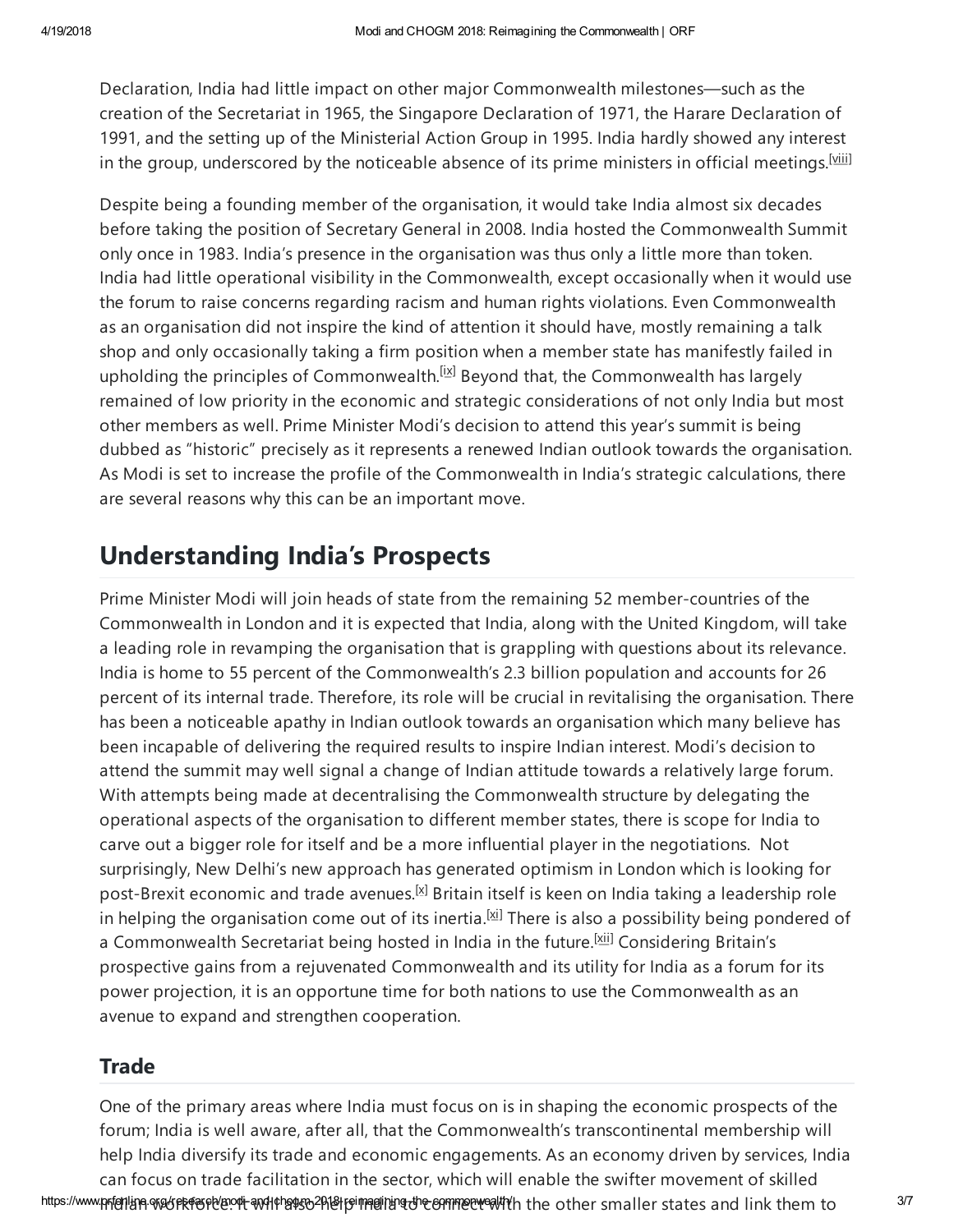<span id="page-3-0"></span>its own value chains. India is already pitching for trade facilitation in the World Trade Organization (WTO) to help its services sector.<sup>[\[xiii\]](#page-6-7)</sup> In the Commonwealth, India can lead in ironing the fine details surrounding important trade issues and building a consensus around them, and in turn to use that consensus as a negotiating leverage at the WTO. In 2017, India hosted the inaugural India- Commonwealth Small and Medium Enterprises (SME) Trade Summit which saw the participation of almost 300 Indian firms and more than 100 businesses from across the Commonwealth.<sup>[\[xiv\]](#page-6-8)</sup> The summit was a success, with the delegates agreeing to identify opportunities for cooperating through initiatives including awareness building, capacity building, and exchanging experiences. SMEs are important for India as much as they are for other developing countries. India taking the lead in identifying the sector for collaboration was an indication of its willingness to invest in the Commonwealth for mutual benefits.

#### <span id="page-3-1"></span>Diaspora

The Commonwealth can be a suitable platform for discussing the issues around visas and immigration, especially with countries such as the United Kingdom and Australia where such issues are stark. India is also looking at sharing its experience in other areas such as solar energy, digitisation, and trade and investment, as part of its wider role in the Commonwealth to complement several development-oriented and capacity-building projects in many of the Commonwealth nations from the Pacific to the Caribbean.<sup>[XV]</sup> Commonwealth countries are also home to a majority of the Indian Diaspora. The Commonwealth, therefore, is critical in not only safeguarding the welfare and interests of these communities, but also in institutionally connecting with them and ensuring that they become part of India's growth story.

### <span id="page-3-2"></span>Emerging Global Concerns

The Commonwealth provides a forum where India can raise critical issues of global concern. With almost 53 nations in the forum, it can also be utilised for discussing major international issues such as global terrorism and climate change, serving as an effective arena for India to build consensus. India has been a leading voice in the call for more robust collaboration to tackle terrorism. India's draft 'Resolution on Comprehensive Convention Against International Terrorism' is still awaiting consensus in the General Assembly. India also has used other international forums to discuss the threat of international terrorism. The Commonwealth may prove to be an important channel through which India can attempt to build a consensus to develop collaborative ways in dealing with these threats. The forum can also be used to put pressure on countries such as Pakistan, whose recalcitrant attitude in dealing with homegrown terror outfits has been a major security threat not only to India but beyond, to accept the common positions on terrorism. Similarly, India has committed itself to constructively work with like-minded countries to tackle problems brought about by climate change. India's role in successfully negotiating the Paris Climate accord is well recognised by the international community. By initiating the International Solar Alliance, India is not only leading the discourse but also the efforts to deal with the problem at the operational level. The Commonwealth as a forum can also be utilised by India to project itself as leader in norm-creation and action, thereby strengthening global efforts in addressing the challenge of climate change, especially at a time when major world powers would rather distance themselves from shouldering responsibility. As an aspiring permanent member of the United Nations Security Council, it is crucial for India to use such forums to project itself as a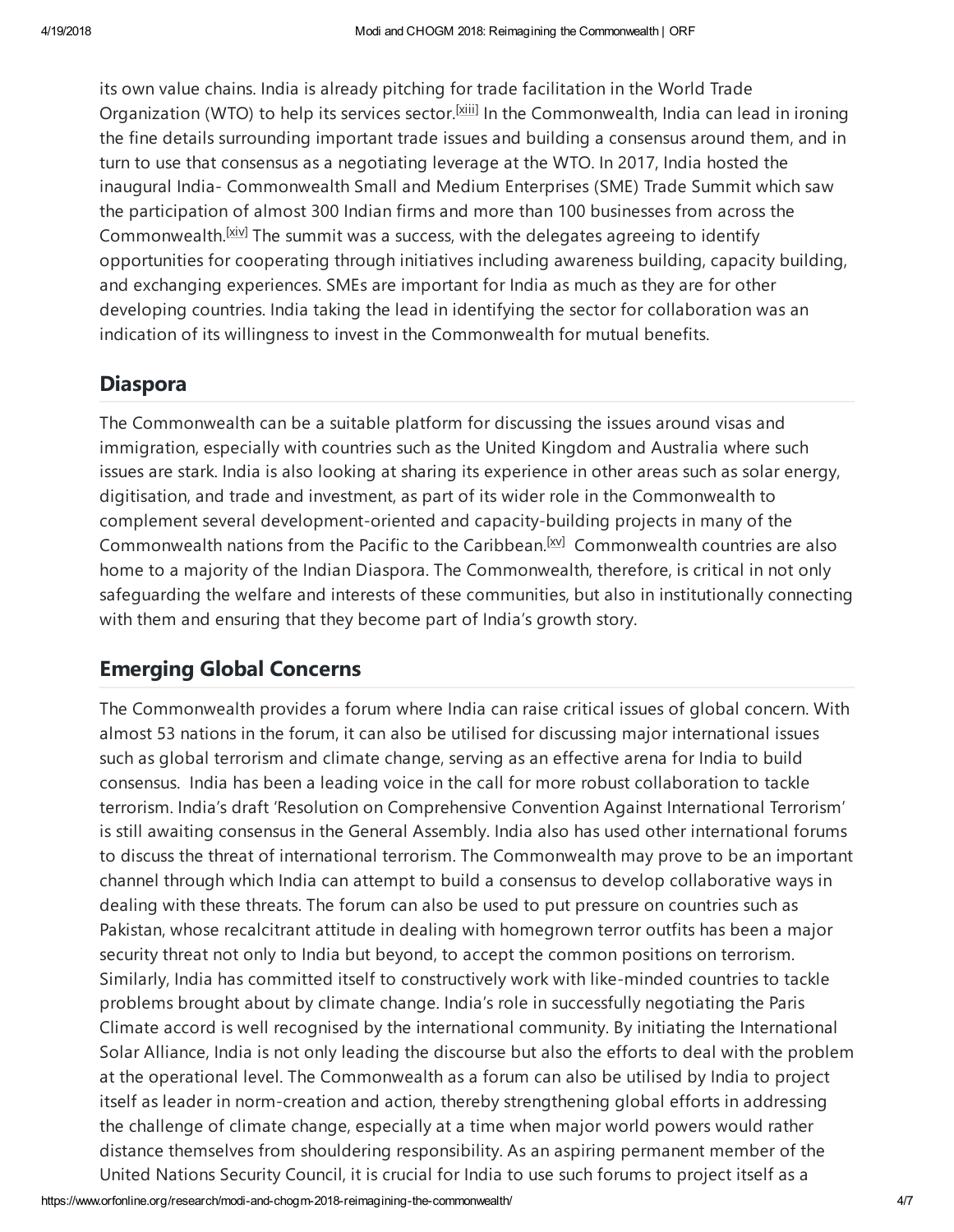responsible global power ready to shoulder the burden of the world's problems. The utility of the Commonwealth for India's power projection can be effectively utilised by taking the lead on such issues.

#### Strategic Considerations

<span id="page-4-0"></span>It is noteworthy that since the Commonwealth's inception, India has consciously and deliberately distanced itself from any strategic obligations that might arise from being part of the platform. Britain had originally expected some form of military contribution from India by its participation in a loose organisation of Commonwealth defence. India, however, consciously opted out of any such arrangement given its conviction to the ideals of "non-alignment". India has now moved substantially away from the compulsions of "non-alignment", and especially under Prime Minister Modi, India has not been hesitant in exploring the possibilities of strategic partnerships with the major powers.<sup>[\[xvi\]](#page-6-10)</sup> With Modi's thrust to forge deeper partnerships with major powers, there are now new possibilities to make the Commonwealth strategically relevant for India. As a rising India sheds its historical apprehensions regarding partnerships with major powers, this may well be an opportunity for India to consider the Commonwealth for broadening the scope pf the platform to discuss strategic and security matters. India's willingness to try multilateral arrangements for core strategic objectives was displayed with India's approval and participation in reviving the quadrilateral arrangement involving the US, Japan, Australia and India. Earlier, India, the US and Japan regularised the Malabar Naval exercises, much to China's displeasure. India has also signed the Logistics Exchange Memorandum of Agreement (LEMOA) with the United States that will enable both countries to use each other's bases for repair and replenishment of defence supplies. More recently, India and France signed a maritime agreement that enables both nations to use each other's naval facilities; it is a major step in their strategic partnership. The implication is clear: India is willing to step up its engagement with major powers and be recognised as a major player in the Indo-Pacific by being an integral member of the emerging security architecture. With the Commonwealth's emphasis on democracy and sovereign equality and a common concern among major countries within the forum about the rapidly shifting global balance of power, India may consider this forum for its strategic calculations. Countries such as Australia and Canada, along with Britain are likely to feature prominently in these.

### <span id="page-4-1"></span>The China Factor

https://www.**bcfonnnaekeeg.a.esseasen/fnodi-AnAkGnGg<sup>ky.jij]</sup>dBheinGginnng-makawenaaldthe-anthich is a consultative body believing in the the the str** The absence of China in the Commonwealth offers significant opportunities for India. With China's aggressive and ambitious projects like the Belt and Road Initiative (BRI), on which India and United Kingdom both share apprehensions, <sup>[\[xvii\]](#page-6-11)</sup> India as part of the Commonwealth can hope to provide an alternative to the seemingly imperious model of the BRI. India is already attempting to build counter-narratives as exemplified by the India-Japan joint proposal for an Asia Africa Growth Corridor (AAGC). The AAGC aims not only to enhance economic cooperation between the countries of the two continents but also to provide an alternative normative model to China's BRI. Both India and Japan have emphatically argued for "the development and use of connectivity infrastructure in an open, transparent and non-exclusive manner based on international standards and responsible debt financing practices, while ensuring respect for sovereignty and territorial integrity, the rule of law, and the environment" as they have attempted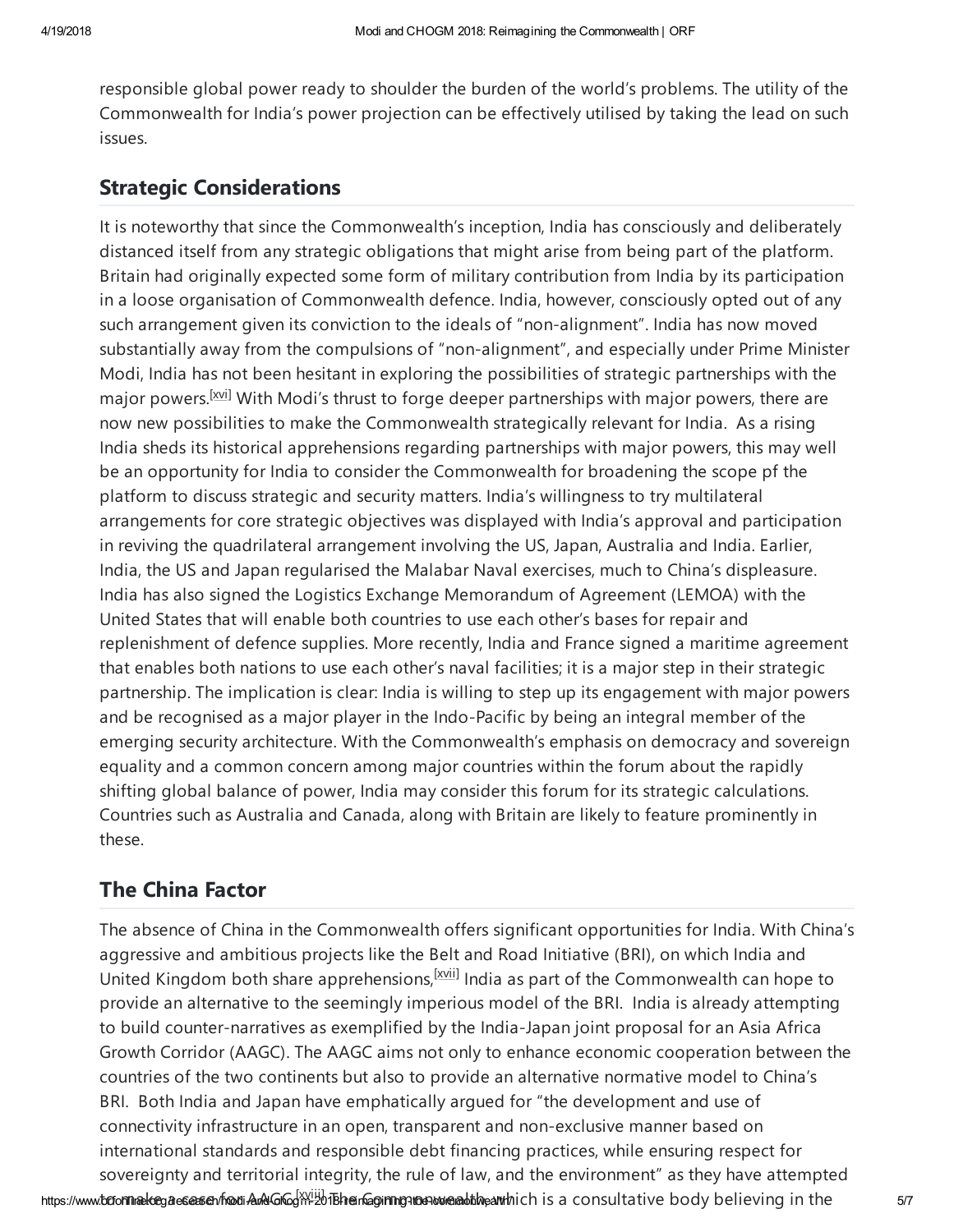<span id="page-5-5"></span>principle of consensus among "equal" member states, can act as a major forum to provide an inclusive and consultative alternative. India has also lately been attempting to step up its engagement with countries in Africa and the Pacific as a component of its strategic outreach to these Indo-Pacific littoral nations. The Commonwealth can be an effective platform for furthering its strategic and economic objectives, especially in countries such as Fiji which has been on China's radar recently.

### **Conclusion**

The idea of reimagining the Commonwealth is at a nascent stage and the presence of countries such as Pakistan may restrict some of India's strategic manoeuvring within the CHOGM. Yet, much will depend on the way India attempts to evolve the new dynamics within the Commonwealth. Given the history of the Commonwealth, the nature of its membership and the apparent apathy of its member-states, it may be slightly optimistic to assume that the Commonwealth will witness a complete and strategic overhaul with a single summit. However, if India is to have a meaningful association with the Commonwealth, it should begin investing in the organisation and re-shaping it to suit its interests. One of the signs of a rising power is its ability to create a favourable strategic leverage by creating new platforms and remoulding existing ones to suit its own ends. It is time for India to reimagine the future of the Commonwealth and its own role in the platform.

### About the Authors

Harsh V Pant is Distinguished Fellow and Head of Strategic Studies at ORF.

Akshay Ranade is a Research Assistant at ORF.

# Endnotes

[i] For instance, Modi had earlier skipped the NAM Summit held at Margarita, Venezuela, signalling the non-relevance of Non-alignment in contemporary Indian foreign policy.

<span id="page-5-0"></span>[ii] Quoted in Y. Rafeek Ahmed, 'India's Membership of Commonwealth - Nehru's Role', The Indian Journal of Political Science, Vol. 52, No. 1 (Jan. - March 1991), pp. 43-53.

<span id="page-5-1"></span><sup>[iii]</sup> Ibid

 $\mathbb{I}^{[y]}$  See for instance, Amitav Banerji, 'The 1949 London declaration: Birth of the modern commonwealth' Commonwealth Law Bulletin, Spring 1999.

<span id="page-5-3"></span><span id="page-5-2"></span> $\mathbb{F}$  For the section of Constituent Assembly Debate regarding India's decision to join Commonwealth, see

<span id="page-5-4"></span>[https://web.archive.org/web/20131109080743/http://parliamentofindia.nic.in/ls/debates/vol8p1.h](https://web.archive.org/web/20131109080743/http:/parliamentofindia.nic.in/ls/debates/vol8p1.htm) tm.